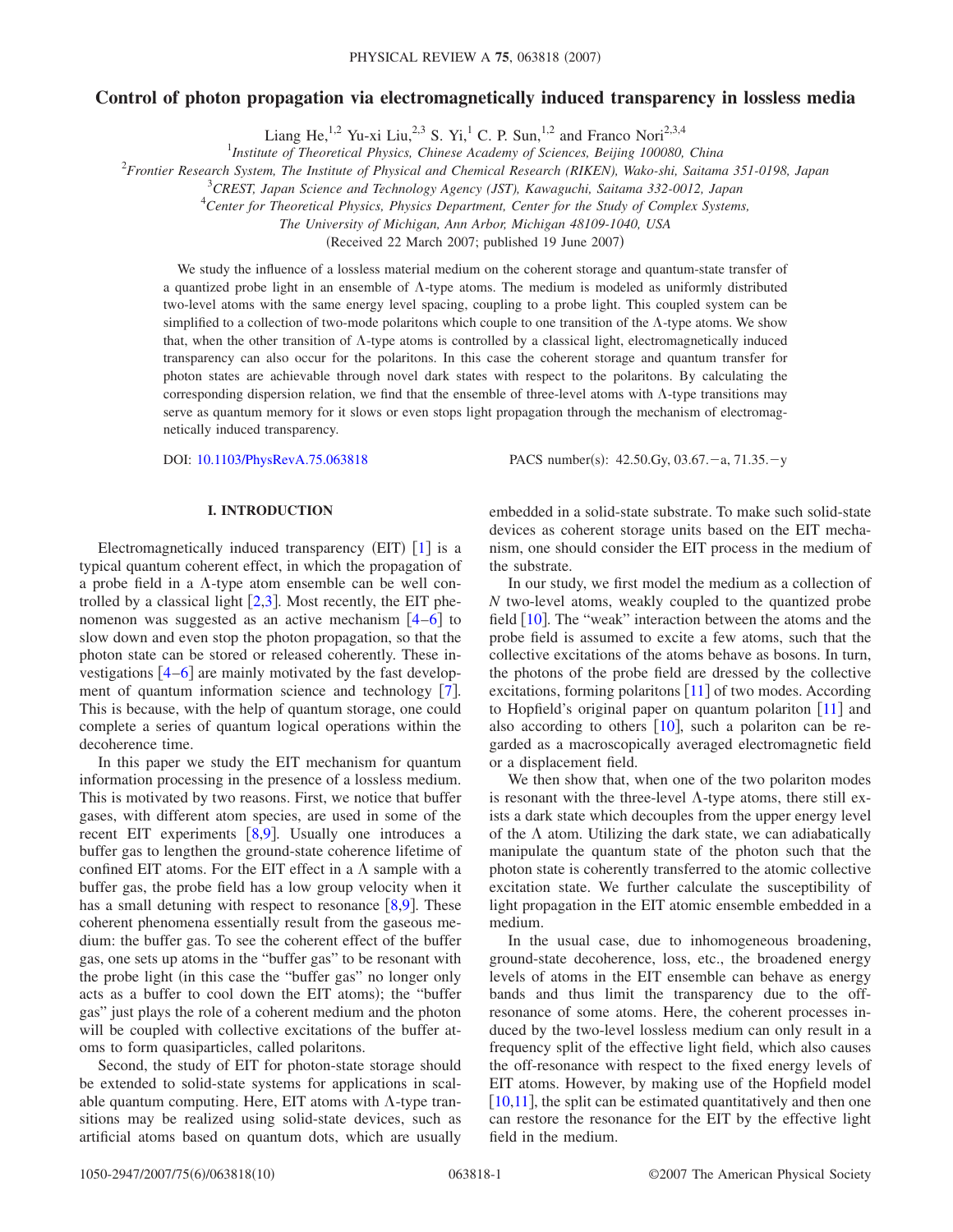<span id="page-1-0"></span>

FIG. 1. (Color online) (a) Schematic diagram of the system under consideration. (b) The medium [yellow background in (a)] is modeled by *N* two-level atoms; each medium atom has an identical transition frequency  $\omega_0$ . (c) The level structure of the three-level  $\Lambda$ -type atoms.

The remaining part of this paper is organized as follows. In Sec. II, we study the coupled system of quantum light plus medium atoms and describe this using two-mode polaritons. Section II is devoted to study the EIT effect of a single three-level atom induced by polaritons. In Sec. IV, for an ensemble of three-level atoms, we construct the many-atom dark states based on the spectra-generating algebra method. The influence of the medium on quantum-state transfer is discussed in Sec. V. In Sec. VI, we study the propagation of dressed light. Finally, conclusions are presented in Sec. VII.

## **II. MICROSCOPIC HOPFIELD MODEL FOR MATERIAL MEDIA INTERACTING WITH A SINGLE-MODE CAVITY FIELD**

The system under consideration, shown schematically in Fig. [1,](#page-1-0) includes a single-mode cavity, a lossless medium, and *M* identical three-level  $\Lambda$ -type atoms. The medium is modeled by *N* two-level atoms with equal level spacing  $\omega_0$ , and for the *j*th medium atom, the ground and excited states are denoted, respectively, as  $|0\rangle$ <sub>*i*</sub> and  $|1\rangle$ <sub>*j*</sub>. The three-level  $\Lambda$ -type atoms have two lower states  $|g_1\rangle$  and  $|g_2\rangle$  plus an upper state  $|e\rangle$ . A single-mode cavity field  $\omega$  is assumed as the probe field to induce a transition between levels  $|e\rangle$  and  $|g_1\rangle$ . Finally, a classical control field  $\omega_c$  is introduced to couple  $|e\rangle$ and  $|g_2\rangle$ .

To better understand the effect of the medium, we shall only consider, in this section, the interaction between the single-mode probe field and the medium, which is described by the Hamiltonian

<span id="page-1-1"></span>
$$
H_{\text{L-M}} = \hbar \omega a^{\dagger} a + \hbar \omega_0 \sum_{j=1}^{N} |1\rangle_j \langle 1| + \hbar \sum_{j=1}^{N} g_j (a + a^{\dagger}) (\sigma_+^{(j)} + \sigma_-^{(j)}),
$$
\n(1)

where  $a^{\dagger}$  (*a*) is the creation (annihilation) operator for the quantum probe field and  $\sigma_{+}^{(j)} = |1\rangle_{j}\langle 0|, \sigma_{-}^{(j)} = |0\rangle_{j}\langle 1|,$  and  $\sigma_{z}^{(j)}$ =1*j*1−0*j*0 are the quasispin Pauli operators for the *j*th atom. Here  $g_i$  is the electric-dipole coupling strength between the probe field and the *j*th atom. For simplicity, we shall assume throughout this paper that  $g_i \equiv g_{\text{medium}}$  is independent of individual atoms.

To simplify Hamiltonian  $(1)$  $(1)$  $(1)$ , we define the collective quasi-spin-wave operators as

$$
B_k^{\dagger} = \frac{1}{\sqrt{N}} \sum_{j=1}^N \sigma_+^{(j)} \exp\left(\frac{2\pi i k j}{N}\right),
$$
  

$$
B_k = \frac{1}{\sqrt{N}} \sum_{j=1}^N \sigma_-^{(j)} \exp\left(-\frac{2\pi i k j}{N}\right),
$$

where  $k=0,\ldots,N-1$ . In the large-*N* limit with lowexcitation conditions, it was proven that the above collective quasi-spin-wave operators  $B_k$  and  $B_{k'}^{\dagger}$  satisfy the bosonic commutation relations  $[12,13]$  $[12,13]$  $[12,13]$  $[12,13]$ 

$$
[B_k, B_{k'}^\dagger] = \delta_{kk'} \tag{2}
$$

<span id="page-1-2"></span>and

$$
\sum_{j=1}^N |1\rangle_j\langle 1| = \sum_k B_k^{\dagger} B_k.
$$

The commutation relation in Eq.  $(2)$  $(2)$  $(2)$  suggests that the lowexcitation behavior of the medium can be described by *N* bosonic operators, i.e., exciton operators. The low-energy part of Eq. ([1](#page-1-1)) then reduces to Hopfield's Hamiltonian [[11](#page-9-3)]

$$
H_{\text{L-M}} = \hbar \omega a^{\dagger} a + \hbar \omega_0 B_0^{\dagger} B_0 + \hbar G (a + a^{\dagger}) (B_0 + B_0^{\dagger}), \quad (3)
$$

<span id="page-1-3"></span>where  $G = g_{\text{medium}} \sqrt{N} \propto \sqrt{N/V}$ , with *V* being the effective volume of the probe field, has a finite Van Hove limit. We re-mark that, to obtain Eq. ([3](#page-1-3)), we have neglected *N*−1 free exciton modes  $B_1, B_2, \ldots, B_{N-1}$ , as they are decoupled from the probe field.

Equation ([3](#page-1-3)) can be solved using polariton operators employed by several authors  $[10,11]$  $[10,11]$  $[10,11]$  $[10,11]$ . Following the procedure given in Ref.  $[10]$  $[10]$  $[10]$ , we define the polariton operators as

$$
c_k = x_1^k a + y_1^k a^\dagger + x_2^k B_0 + y_2^k B_0^\dagger,\tag{4}
$$

with  $k=1,2$ . Here  $c_k$  and  $c_{k'}^{\dagger}$  satisfy the usual bosonic commutation relation  $[c_k, c_{k'}^\dagger] = \delta_{k,k'}$  and  $[c_k, c_{k'}] = 0$ . Assuming that the Hamiltonian, Eq. ([3](#page-1-3)), is diagonalized by  $c_1$  and  $c_2$ , namely,

$$
H_{\text{L-M}} = \hbar \Omega_1 c_1^{\dagger} c_1 + \hbar \Omega_2 c_2^{\dagger} c_2,
$$

the coefficients  $x_l^k$  and  $y_l^k$  (*l*,*k*=1,2) are then obtained via the equation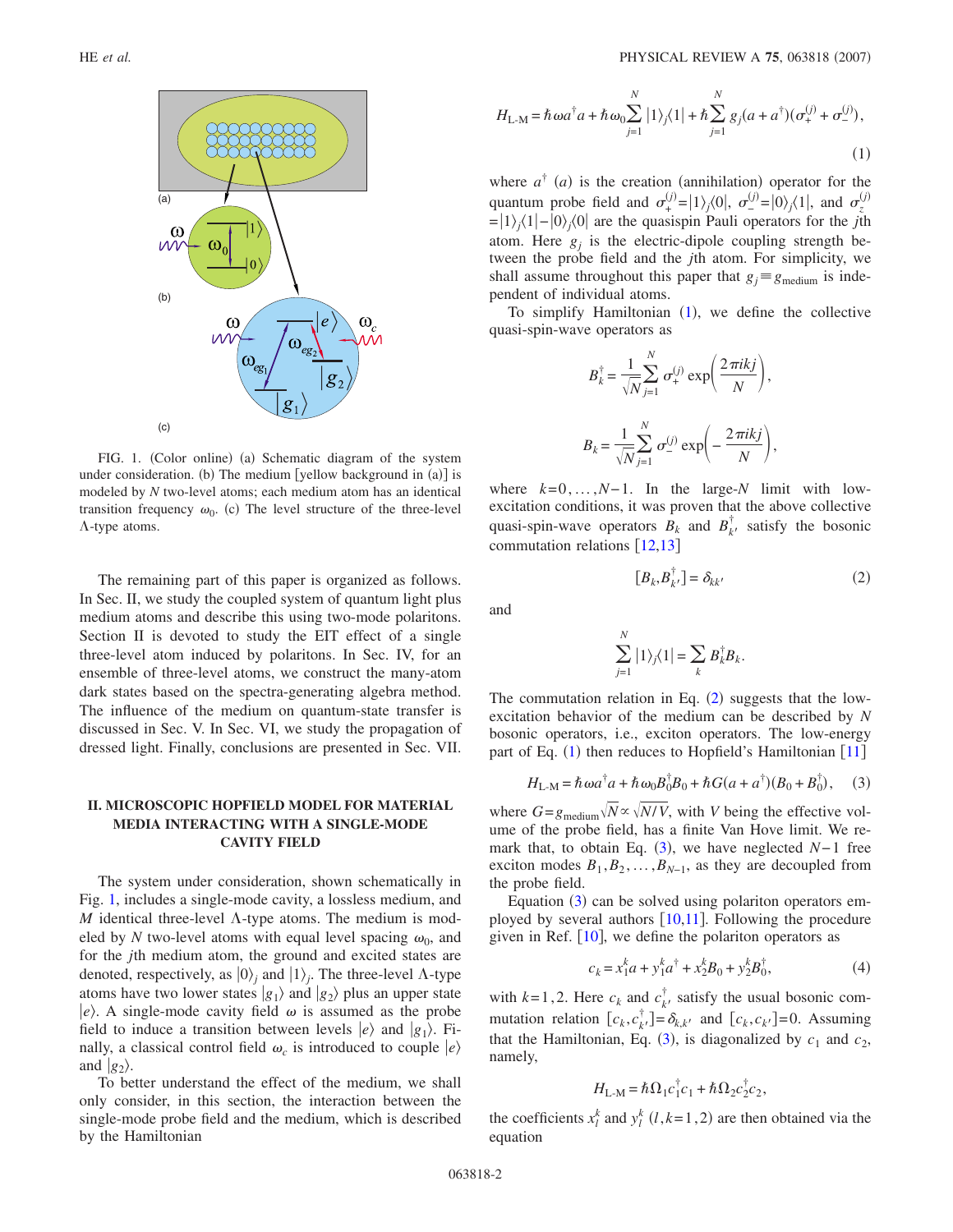$$
[c_k, H_{\text{L-M}}] = \hbar \Omega c_k.
$$

Explicitly, we have

$$
x_j^k = \frac{1}{2}(v_j^k + u_j^k), \quad y_j^k = \frac{1}{2}(v_j^k - u_j^k),
$$

where

$$
u_1^k = \frac{\omega}{\Omega_k} v_1^k, \quad u_2^k = \frac{\Omega_k^2 - \omega^2}{2G\Omega_k} v_2^k,
$$

$$
v_2^k = \frac{\Omega_k^2 - \omega^2}{2G\omega_0} v_1^k, \quad v_1^k = \sqrt{\frac{4G^2\Omega_k\omega_0}{(\Omega_k^2 - \omega^2)^2 + 4\omega_0\omega G^2}},
$$

and the eigenfrequencies

$$
\Omega_k^2 = \frac{1}{2} \{ \omega_0^2 + \omega^2 + (-1)^k \sqrt{(\omega_0^2 - \omega^2)^2 + 16 \omega \omega_0 G^2} \}.
$$
 (5)

The above results are identical to those obtained using the Hopfield's approach, as shown in Ref.  $[11]$  $[11]$  $[11]$ , where the effect of the medium is phenomenologically modeled by many harmonic oscillators. Our results then indicate that those phenomenological harmonic oscillators essentially originate from the low-energy collective excitations of the medium atoms. As a matter of fact, the same as previous treatments for the effect of the medium  $[10]$  $[10]$  $[10]$ , our approach also relies on the weak-coupling assumption, which suggests that the medium effect can be equivalently studied according to either the two-level model or the harmonic oscillators.

#### **III. EFFECT OF MATERIAL MEDIA ON THE DARK STATE OF A THREE-LEVEL ATOM**

In this section, we shall assume that there is only one three-level  $\Lambda$ -type atom embedded in the medium. As explained in Sec. II, this atom couples with a single-mode cavity field and a classical light field. However, due to the effect of the medium, the single cavity mode is effectively replaced by the two-mode polariton, resulting in the two-color EIT model shown in Fig. [2.](#page-2-0) The corresponding Hamiltonian takes the form

<span id="page-2-1"></span>
$$
h = \hbar \sum_{i=1}^{2} \Omega_i c_i^{\dagger} c_i + \hbar \omega_{eg_1} |e\rangle\langle e| + \hbar (\omega_{eg_1} - \omega_{eg_2}) |g_2\rangle\langle g_2|
$$
  
+ 
$$
\hbar g \sum_{i=1}^{2} u_i (c_i + c_i^{\dagger}) (|e\rangle\langle g_1| + \text{H.c.})
$$
  
+ 
$$
\hbar \xi (e^{-i\omega_c t} |e\rangle\langle g_2| + \text{H.c.}), \qquad (6)
$$

where  $u_i = u_1^i$ , *g* and  $\xi$  are the Rabi frequencies for, respectively, the single-mode cavity field and the classical light field, and  $\omega_{eg_1}(\omega_{eg_2})$  is the atomic transition frequency from the level  $|e\rangle$  to the level  $|g_1\rangle$  ( $|g_2\rangle$ ) as shown in Fig. [1.](#page-1-0)

We first assume that the classical field and one of two polariton modes—say,  $c_1$ —satisfy the two-photon resonance condition: i.e.,  $\Omega_1 = \omega_c + \omega_{eg_1} - \omega_{eg_2}$ . In the interaction picture and taking the rotating-wave approximation, the Hamil-tonian, Eq. ([6](#page-2-1)), becomes (using  $\hbar = 1$ )

<span id="page-2-0"></span>

FIG. 2. (Color online) The coupled system of the two-mode polaritons and a three-level atom.  $\Omega_1$  and  $\Omega_2$  are, respectively, the frequencies of the  $c_1$  and  $c_2$  modes.  $\omega_c$  is the frequency of the classical control field and its detuning with the transition frequency  $\omega_{eg_2}$  is  $\Delta$ .

$$
h_I = \widetilde{\Omega}_2 c_2^{\dagger} c_2 + \Delta |e\rangle\langle e| + \xi |e\rangle\langle g_2| + (\xi |e\rangle\langle g_2| + g(u_1 c_1 + u_2 c_2)|e\rangle\langle g_1| + \text{H.c.}),
$$
\n(7)

where  $\tilde{\Omega}_2 = \Omega_2 - \omega_c - (\omega_{eg_1} - \omega_{eg_2})$  and  $\Delta = \omega_{eg_1} - \Omega_1 = \omega_{eg_2}$  $-\omega_c$ . We note that *h<sub>I</sub>* possesses an invariant subspace spanned by the states  $|e, n_1, n_2\rangle$ ,  $|g_2, n_1, n_2\rangle$ ,  $|g_1, n_1+1, n_2\rangle$ , and  $|g_1, n_1, n_2+1\rangle$ ; here,  $n_1$  and  $n_2$  are the number of polaritons for modes  $c_1$  and  $c_2$ , respectively. The matrix representation of the  $h_I$  in this invariant subspace is then

$$
h_{I} = (n_{1}\tilde{\Omega}_{1} + n_{2}\tilde{\Omega}_{2})I
$$
  
+ 
$$
\begin{pmatrix} \Delta & \xi & gu_{1}\sqrt{n_{1}+1} & gu_{2}\sqrt{n_{2}+1} \\ \xi & 0 & 0 & 0 \\ gu_{1}\sqrt{n_{1}+1} & 0 & 0 & 0 \\ gu_{2}\sqrt{n_{2}+1} & 0 & 0 & \tilde{\Omega}_{2} \end{pmatrix}, (8)
$$

with *I* being the identity matrix. Here  $h_I$  has a zero eigenvalue corresponding to the eigenstate

$$
|\psi_0\rangle = \cos \theta |g_1, n_1 + 1, n_2\rangle - \sin \theta |g_2, n_1, n_2\rangle, \tag{9}
$$

where  $\theta$  is determined by tan  $\theta = \xi/(gu_1\sqrt{n_1+1})$ . We immediately notice that  $|\psi_0\rangle$  is a dark state formed by polaritons and the two lower atomic levels, in contrast with that formed directly by photons. Furthermore,  $|\psi_0\rangle$  can be factorized as

$$
|\psi_0\rangle = |\phi_0\rangle \otimes |n_2\rangle = (\cos \theta |g_1, n_1 + 1\rangle - \sin \theta |g_2, n_1\rangle) \otimes |n_2\rangle,
$$
\n(10)

where  $|\phi_0\rangle$  superposes different polariton number states. Considering now the  $n_1=0$  subspace, if we manipulate the Rabi frequency  $\xi$  of the classical field adiabatically, such that  $\theta$  varies from 0 to  $\pi/2$ , the information of a single-polariton state is then stored into the atomic state.

### **IV. COLLECTIVE ATOMIC EXCITATION DRESSED BY POLARITONS**

As the adiabatic manipulation described in the previous section is only accompanied by a single-polariton transfer, it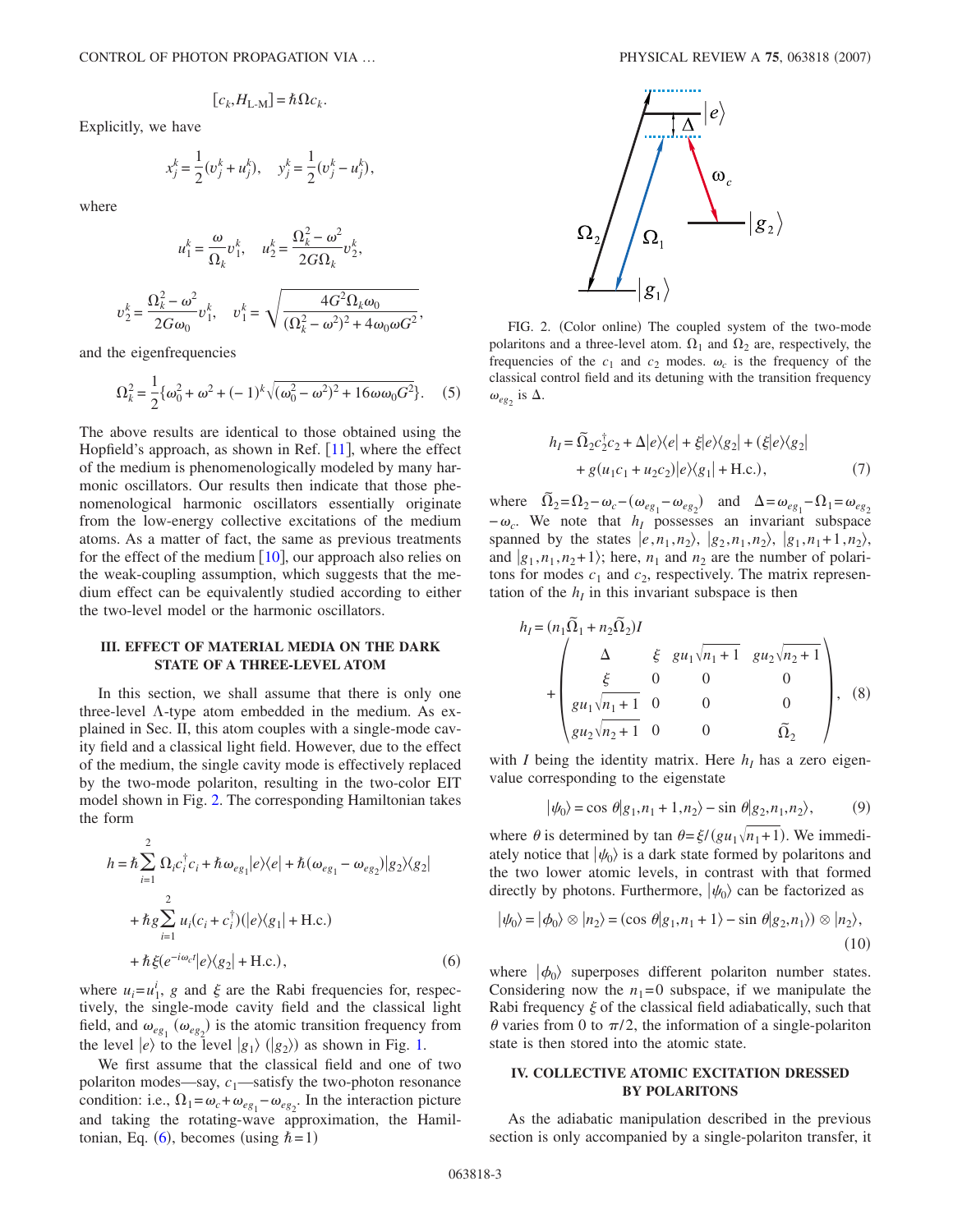cannot be used to transfer or store a general state which is a superposition of multiple-polariton number states. To fulfill this purpose, an ensemble of atoms is needed to serve as the quantum data bus or quantum memory. We therefore consider in this section  $M$  identical three-level  $\Lambda$ -type atoms interacting with the polariton modes. The same as the single three-level atom case, we assume that only the  $c_1$  mode satisfies the two-photon resonance condition. The Hamiltonian of the system, in the interaction picture, is (using  $\hbar = 1$ )

<span id="page-3-0"></span>
$$
H_{I} = \tilde{\Omega}_{2} c_{2}^{\dagger} c_{2} + \Delta \sum_{j=1}^{M} \sigma_{ee}^{(j)} + \xi \sum_{j=1}^{M} \sigma_{eg_{2}}^{(j)}
$$

$$
+ g \left[ (u_{1}c_{1} + u_{2}c_{2}) \sum_{j=1}^{M} \sigma_{eg_{1}}^{(j)} + \text{H.c.} \right], \qquad (11)
$$

where  $\sigma_{\mu\nu}^{(j)} = |\mu\rangle_j \langle \nu| \ (\mu, \nu = e, g_1, g_2)$  is a flip operator of the *j*th atom. To further simplify the notation, we define the collective quasispin operators  $\lceil 12 \rceil$  $\lceil 12 \rceil$  $\lceil 12 \rceil$ 

<span id="page-3-1"></span>
$$
S = \sum_{j=1}^{M} \sigma_{ee}^{(j)}, \quad T_{+} = \sum_{j=1}^{M} \sigma_{eg_{2}}^{(j)}, \quad A^{\dagger} = \frac{1}{\sqrt{M}} \sum_{j=1}^{M} \sigma_{eg_{1}}^{(j)}, \quad (12)
$$

where  $A^{\dagger}(A)$  characterizes the collective atomic excitations. We note that, in the large-*M* limit with low atomic excitations, the operators  $A^{\dagger}$  and *A* satisfy the bosonic commutation relation  $[A, A^{\dagger}] = 1$ . The Hamiltonian, Eq. ([11](#page-3-0)), can now be rewritten as

<span id="page-3-3"></span>
$$
H_{I} = \tilde{\Omega}_{2} c_{2}^{\dagger} c_{2} + \Delta S + (\xi T_{+} + g u_{1}) \overline{M} c_{1} A^{\dagger} + g u_{2} \sqrt{M} c_{2} A^{\dagger} + \text{H.c.}).
$$
\n(13)

<span id="page-3-2"></span>Following the procedure developed in Ref.  $[12]$  $[12]$  $[12]$ , we introduce another atomic collective excitation operator

$$
C = \frac{1}{\sqrt{M}} \sum_{j=1}^{M} \sigma_{g_1 g_2}^{(j)}.
$$
 (14)

In the large-*M* and low-excitation limit, the collective operators defined in Eqs.  $(12)$  $(12)$  $(12)$  and  $(14)$  $(14)$  $(14)$  satisfy the basic commutation relations,

<span id="page-3-4"></span>
$$
[A, S] = A, \quad [C, S] = 0, \quad [A, A^{\dagger}] = 1, \quad [C, C^{\dagger}] = 1,
$$

$$
[T_+, C^{\dagger}] = A^{\dagger}, \quad [T_-, A^{\dagger}] = C^{\dagger}, \quad [S, T_{\pm}] = \pm T_{\pm}. \quad (15)
$$

The effective Hamiltonian, Eq.  $(13)$  $(13)$  $(13)$ , is a function of the operators *A*,  $A^{\dagger}$ , *C*,  $C^{\dagger}$ , and  $T_{\pm}$  that generate a close algebra  $\mathcal{L}$ , corresponding to a noncompact group  $U(\mathcal{L})$ . This means that the composite system, consisting of photons, the medium, and  $\Lambda$ -type atoms, possesses a dynamic symmetry of  $U(\mathcal{L})$ . Using the symmetry analysis [[12](#page-9-4)], we construct a dark-state operator of the polariton operator  $c_1$  and atomic operator *C*:

$$
D = c_1 \cos \theta - C \sin \theta,
$$

which satisfies  $[H_I, D] = 0$  and  $[D, D^{\dagger}] = 1$ . Furthermore, we introduce the state

$$
|\mathbf{0}\rangle = |v\rangle \otimes |0\rangle_{c_1} \otimes |0\rangle_{c_2},
$$

where  $|v\rangle = |g_1, g_1, \dots, g_1\rangle$  is the collective ground state with all atoms in their ground states and  $|0\rangle_{c_1}$  and  $|0\rangle_{c_2}$  are the vacuum of the polariton modes. We note that  $|0\rangle$  is an eigenstate of  $H<sub>I</sub>$  with zero eigenvalue, and consequently, a degenerate class of  $H_I$  with zero eigenvalue can be constructed as follows:

$$
|D_n\rangle = \frac{1}{\sqrt{n!}} D^{\dagger n} |0\rangle,
$$

which can be used as a quantum memory. There also exist other eigenstates with zero eigenvalue; however, as shown in Appendix A, the adiabatic evolution does not mix them with the dark state  $|D_n\rangle$ .

### **V. QUANTUM ADIABATIC MANIPULATIONS IN THE PRESENCE OF MATERIAL MEDIA**

In earlier work  $[4-6,12]$  $[4-6,12]$  $[4-6,12]$  $[4-6,12]$ , the EIT system was proposed as an efficient quantum memory by adiabatic quantum manipulation. In the presence of the medium, we explore the possibility of implementing such quantum manipulation by taking into account the coupling between the quantum light field and the medium.

The goal of the EIT-based quantum memory is to transmit the information of the quantum light to the low-excitation state of the  $\Lambda$ -type atomic ensemble. To see the key point of our studies here, we would like to recall the basic physical process of the EIT-based quantum storage. If there is no interaction between the quantum light and the medium *G* = 0), the state used for quantum storage can be expressed as

$$
|\Psi(\theta)\rangle = \sum_{n} c_n |d_n(\theta)\rangle \otimes |0\rangle_B,
$$

where  $|0\rangle_B$  is the vacuum state of the collective excitation of the medium atoms and

$$
|d_n(\theta)\rangle = (a^{\dagger} \cos \theta - C^{\dagger} \sin \theta)^n |0\rangle_C \otimes |0\rangle_a
$$

is a dark state formed by the probe light and the collective excitations of three-level atoms. Here,  $|0\rangle_c$  is the vacuum state defined by *C* and  $|0\rangle_a$  is the photon vacuum state. Therefore, a perfect quantum storage of photon states by an atomic ensemble can be realized by the following adiabatic evolution:

$$
|\Psi(\theta=0)\rangle = |0\rangle_C \otimes \left(\sum_n c_n |n\rangle_a\right) \otimes |0\rangle_B \to \left|\Psi\left(\theta = \frac{\pi}{2}\right)\right\rangle
$$

$$
= \left(\sum_n (-1)^n c_n |n\rangle_C\right) \otimes |0\rangle_a \otimes |0\rangle_B.
$$

As shown in the previous section, after we turn on the coupling between the medium and quantum light, the dark state  $|d_n(\theta)\rangle$  is replaced by  $|D_n(\theta)\rangle$ , a dark state formed by the resonant mode  $c_1$  of the polariton and the collective excitations of three-level atoms. In this case, an ideal quantumstate transfer should realize the process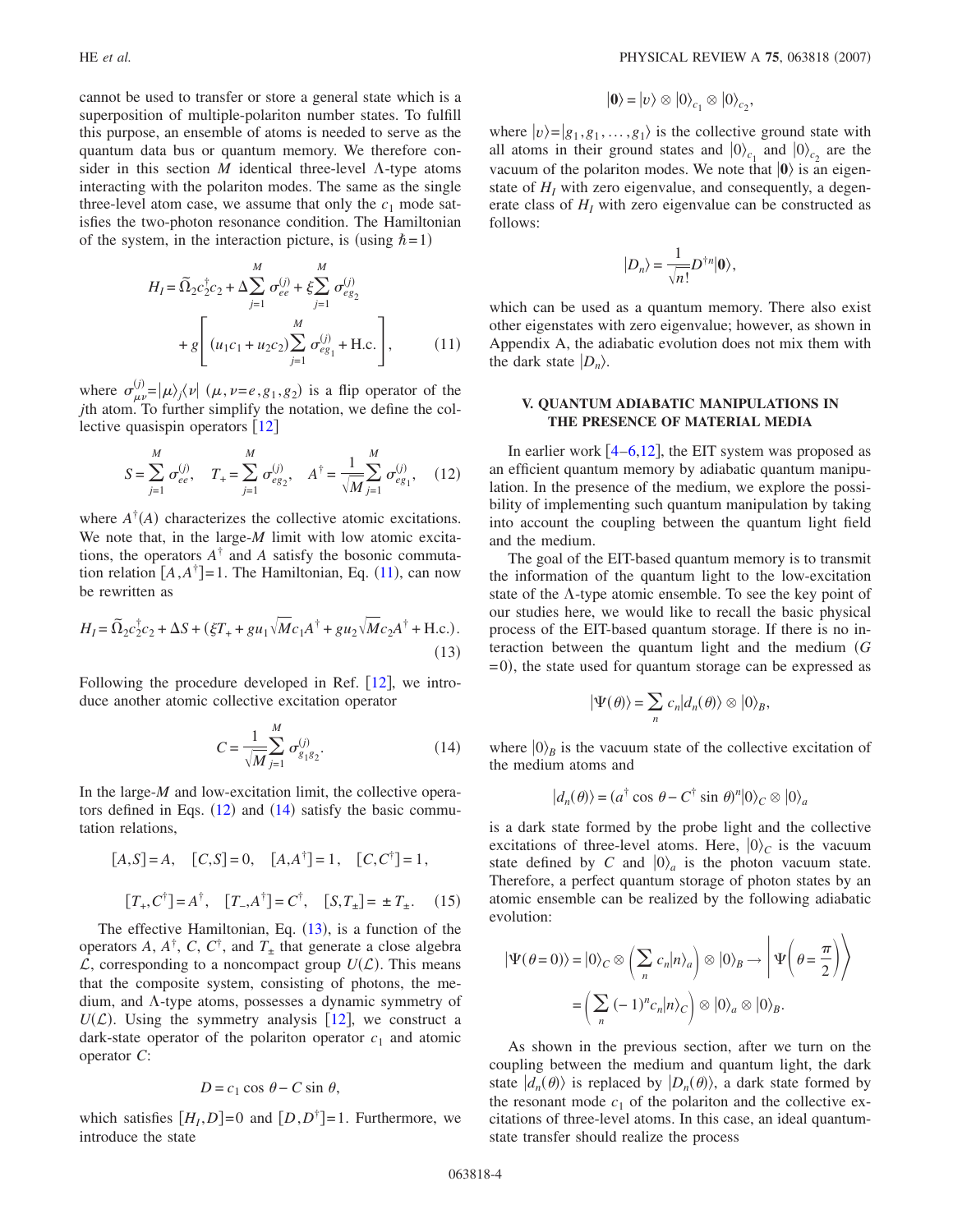<span id="page-4-1"></span>

FIG. 3. (Color online) The coupling strength *G* dependence of the one-photon-state transmission efficiency  $F_1$  for  $\omega_0 = 0.99\omega$ (black solid line),  $\omega_0 = 0.95\omega$  (red dash-dotted line), and  $\omega_0 = 0.9\omega$ (blue dashed line).

$$
|0\rangle_C \otimes \sum_n c_n |n\rangle_a \otimes |0\rangle_B \to \sum_n c_n |n\rangle_C \otimes |0\rangle_{c_1} \otimes |0\rangle_{c_2}.
$$

However, as we shall show below, quantum-state transfer can only be partially achieved when  $G \neq 0$ . Without loss of generality, assuming that the photon state to be transferred is a Fock state, namely, the initial state of the system is

$$
|\Psi(t=0)\rangle = |0\rangle_C \otimes |n\rangle_a \otimes |0\rangle_B.
$$

We note that state  $|n\rangle_a \otimes |0\rangle_B$  can be expanded using the Fock states of polaritons, which gives

$$
|\Psi(0)\rangle = S_{n0}|0\rangle_C \otimes |n\rangle_{c_1} \otimes |0\rangle_{c_2} + \sum_{i \neq n; j \neq 0} S_{ij}|0\rangle_C \otimes |i\rangle_{c_1} \otimes |j\rangle_{c_2}
$$

$$
= S_{n0}|D_n(\theta = 0)\rangle + |\psi'(0)\rangle, \qquad (16)
$$

where  $|\psi'(0)\rangle = \sum_{i \neq n; j \neq 0} S_{ij} |0\rangle_C \otimes |i\rangle_{c_1} \otimes |j\rangle_{c_2}$ . The coefficients  $S_{ii}$  can be obtained straightforwardly; in particular, when the coupling between light and medium atoms is weak,  $S_{n0}$  is very close to unity. As the system evolves adiabatically to time *t*, the wave function becomes

$$
|\Psi(t)\rangle = S_{n0}|D_n(\theta(t))\rangle + |\psi'(t)\rangle, \qquad (17)
$$

<span id="page-4-0"></span>and at  $\theta(t) = \pi/2$ , we have

$$
\left| D_n\left(\frac{\pi}{2}\right) \right\rangle = (-1)^n |n\rangle_C \otimes |0\rangle_{C_1} \otimes |0\rangle_{C_2}.
$$

Therefore, the first term on the right-hand side of Eq.  $(17)$  $(17)$  $(17)$ transfers the quanta of the photon to the collective excitation of the atomic ensemble; the second term, on the other hand, represents the leakage of the quantum memory.

Furthermore, to quantify the effect of the medium, we need to calculate the efficiency of the *n*-photon state transfer, i.e.,

$$
F_n \equiv |S_{n0}|^2.
$$

The detailed results on  $F_n$  are presented in Appendix B. In Fig. [3](#page-4-1) we plot the one-photon-state transmission efficiency  $F_1$  versus the coupling strength *G* for different ratios of the frequencies of the quantum light and the collective excitation of the medium. We see that the presence of the medium notably reduces the transmission efficiency, especially when

<span id="page-4-2"></span>

FIG. 4. (Color online) Same as Fig. [2,](#page-2-0) except that here the  $c_1$ polariton mode and the classical light field do not satisfy the twophoton resonant condition: i.e.,  $\delta = \Omega_1 - \omega_c - \omega_{g_2} \neq 0$ .

the quantum light is nearly resonant with the collective excitation of the medium atoms.

We notice that  $F_n$  is actually equal to 1 when  $G=0$  in the resonant case and thus we cannot resort to the same calculation method about the transmission efficiency shown in Appendix B. When  $\omega_0 = \omega$  together with  $G = 0$ , there would be a singularity for the transmission efficiency if we carried out the same calculation as that in Appendix B. Physically, we can consider the cases with small detuning  $\omega_0 - \omega$  and there is not an obvious jump of the transmission efficiency as shown in Fig. [3.](#page-4-1) Actually, there is a jump of  $F_1$  from 1 to 0.5 in the resonant case when we turn on the coupling *G* from 0 to a small value. A strict resonant condition is never feasible in practical experiments, and thus we only consider two nearly resonant cases in Fig. [3.](#page-4-1)

### **VI. PROPAGATION OF THE DRESSED QUANTUM LIGHT**

To consider the dynamical process of a quantum-state transfer, which is usually described by the slowing and the stopping of light, we study the dispersion and absorption properties of dressed quantum light, propagating in a  $\Lambda$ -type atomic ensemble. To achieve our goal, we consider the case when the  $c_1$  mode and the classical light field have a small two-photon detuning  $\delta = \Omega_1 - \omega_c - \omega_{g_2} \le \Omega_1$  (see Fig. [4](#page-4-2)). The Hamiltonian in the interaction picture now becomes

$$
H_{I} = \widetilde{\Omega}_{2}c_{2}^{\dagger}c_{2} + \Delta S + e^{i\delta t}\xi T_{+} + gu_{1}\sqrt{N}c_{1}A^{\dagger} + gu_{2}\sqrt{N}c_{2}A^{\dagger} + \text{H.c.}
$$

With the help of the basic commutation relations in Eq.  $(15)$  $(15)$  $(15)$ , we can approximately write down the Heisenberg equations for the operators  $A$ ,  $C$ , and  $c_2$ ,

$$
\dot{A} = -\Gamma_A A - i\Delta A - igu_1 \sqrt{N}c_1 - ie^{i\delta t} \xi C - igu_2 \sqrt{N}c_2,
$$
  

$$
\dot{C} = -\Gamma_C C - ie^{-i\delta t} \xi A,
$$
  

$$
\dot{c}_2 = -\Gamma_{c_2} c_2 - i\tilde{\Omega}_2 c_2 - igu_2 \sqrt{N}A,
$$
 (18)

where we have ignored quantum fluctuations since we only calculate the group velocity. In addition, we have phenomenologically introduced the damping rate  $\Gamma_{c_2}$  of the mode  $c_2$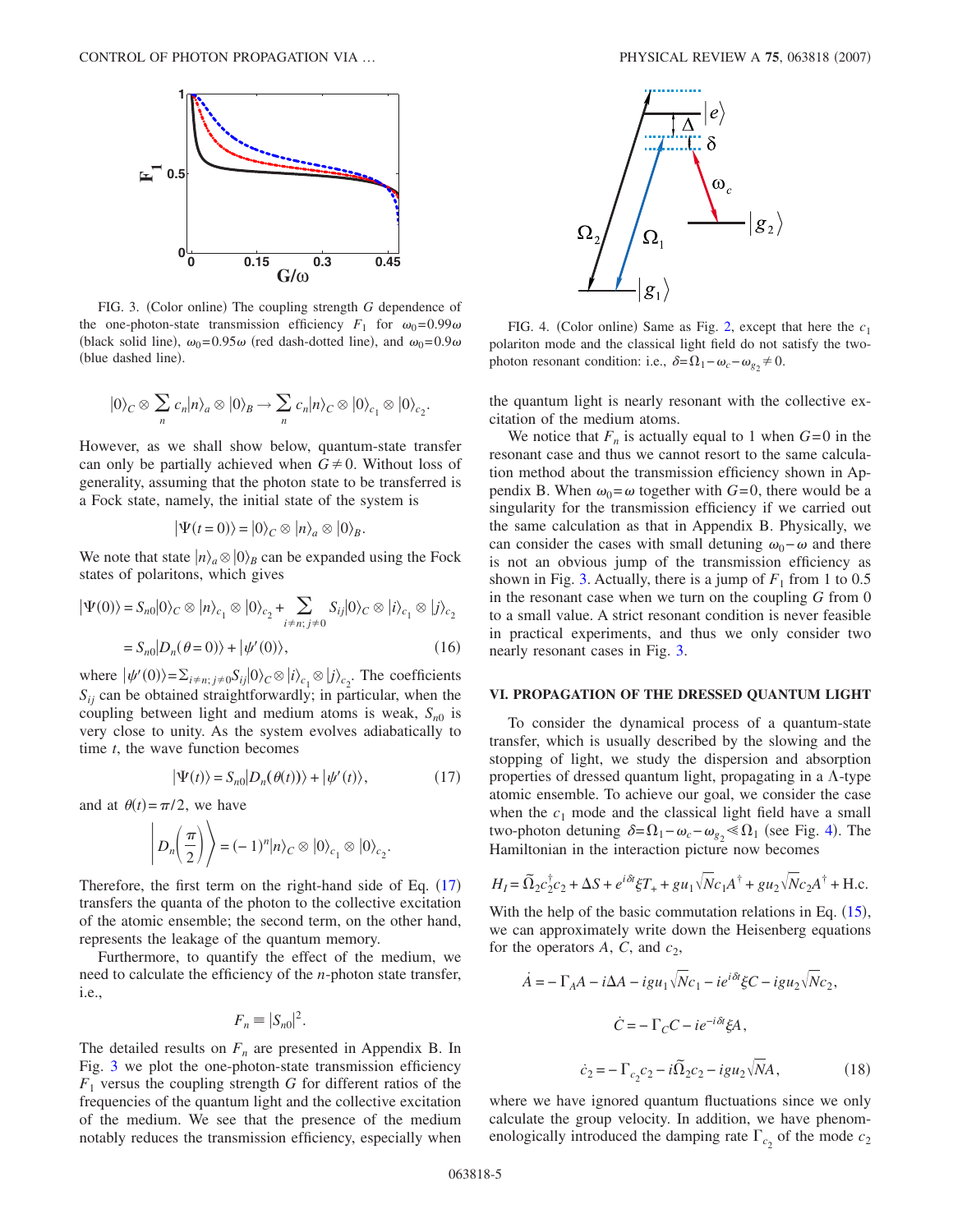and the decay rates  $\Gamma_A$  and  $\Gamma_C$  for, respectively, the states  $|e\rangle$ and  $|g_2\rangle$ .  $\Gamma_A$  and  $\Gamma_C$  can be estimated as the spontaneous emission rates of the respective levels, which are proportional to the cube of the atomic transition frequencies. We therefore have  $\Gamma_A \gg \Gamma_C$ . The damping rate of the polariton mode is mainly due to the spontaneous emissions of the medium atoms and the leakage of the cavity. Since the former is negligible for a lossless medium, we can further assume  $\Gamma_c \gg \Gamma_c$ , for a high-quality cavity.

To find a steady-state solution for the above equations of motion, it is convenient to remove the fast-oscillating factors by making the transformation  $C = e^{-i\delta t}C'$ , which yields

$$
\dot{A} = -\Gamma_A A - i\Delta A - igu_1 \sqrt{N}c_1 - i\xi C' - igu_2 \sqrt{N}c_2,
$$
  

$$
\dot{C}' = -\Gamma_C C' - i\xi A + i\delta C',
$$
  

$$
\dot{c}_2 = -\Gamma_{c_2}c_2 - i\tilde{\Omega}_2c_2 - igu_2 \sqrt{N}A.
$$
 (19)

<span id="page-5-0"></span>The steady-state solution can be obtained by letting  $\vec{A} = \vec{C}'$  $=\dot{c}_2=0$ , from which we find the mean value of *A* as

$$
\langle A \rangle = \frac{-igu_1\alpha\beta \langle c_1 \rangle}{\alpha\beta(\Gamma_A + i\Delta) + \beta\xi^2 + \alpha g^2 u_2^2 N},\tag{20}
$$

with  $\alpha = \Gamma_C - i\delta$  and  $\beta = \Gamma_{c_2} + i\tilde{\Omega}_2$ .

It is noted here that dressed quantum light or propagating polaritons nearly on resonance with the  $\Lambda$ -type atom can be described by

$$
E(t) = \varepsilon e^{-i\Omega_1 t} + \text{H.c.} = u_1 \sqrt{\frac{\omega}{2V\epsilon_0}} c_1 e^{-i\Omega_1 t} + \text{H.c.},
$$

where  $\epsilon_0$  is the permittivity of free space and *V* is the effective mode volume, which, for simplicity, is chosen to be equal to the interaction volume. In this case, the time-independent part of the polariton field strength is  $u_1 \sqrt{\omega/2V\epsilon_0}$ . We remark here that the Hopfield polariton field can be understood as a displacement field or macroscopic electromagnetic field corresponding to the polarization

$$
\langle P \rangle = \langle p \rangle e^{-i\Omega_1 t} + \text{H.c.} = \epsilon_0 \chi \langle \varepsilon \rangle e^{-i\Omega_1 t} + \text{H.c.}, \qquad (21)
$$

<span id="page-5-1"></span>where  $\chi$  is the susceptibility. After neglecting the effect of the nonresonance polariton, the average polarization

$$
\langle p \rangle = \frac{\mu}{V} \left\langle \sum_{j=1}^{N} \sigma_{eg_2}^{(j)} \right\rangle = \frac{\mu \sqrt{N}}{V} \langle A \rangle \tag{22}
$$

<span id="page-5-3"></span>can also be expressed in terms of the average of the exciton operator  $A$ . Combining Eqs.  $(20)$  $(20)$  $(20)$ – $(22)$  $(22)$  $(22)$ , we obtain

$$
\chi = \frac{i2g^2N\alpha\beta}{\omega[\alpha\beta(\Gamma_A + i\Delta) + \beta\xi^2 + \alpha g^2 u_2^2 N]}.
$$
 (23)

The real and imaginary parts  $\chi_1$  and  $\chi_2$  of the complex susceptibility  $\chi = \chi_1 + i\chi_2$  can be explicitly expressed as

$$
\chi_1 = \frac{(\delta \Gamma_{c_2} - \Gamma_C \tilde{\Omega}_2) \Theta + (\Gamma_C \Gamma_{c_2} + \tilde{\Omega}_2 \delta) \Xi}{\Theta^2 + \Xi^2} F,
$$

<span id="page-5-2"></span>

FIG. 5. (Color online)  $\chi_1$  (red solid lines) and  $\chi_2$  (blue dashed lines) versus the two-photon detuning  $\delta$  (in units of  $\Gamma_A$ , i.e., here  $\Gamma_A = 1$ . (a)  $\omega_0 = 0.9\omega$  and *G*=0, (b)  $\omega_0 = 0.9\omega$  and *G*=0.1 $\omega$ , (c)  $\omega_0$  $=\omega$  and *G*=0.1 $\omega$ , and (d)  $\omega_0 = \omega$  and *G*=0.001 $\omega$ . Other parameters are  $\Gamma_A = 1$ ,  $\Gamma_C = 10^{-4}$ ,  $\Gamma_{c_2} = 10^{-6}$ ,  $g\sqrt{N} = 100$ , and  $\omega = 10^6$ .

$$
\chi_2 = \frac{(\Gamma_C \Gamma_{c_2} + \tilde{\Omega}_2 \delta) \Theta - (\delta \Gamma_{c_2} - \Gamma_C \tilde{\Omega}_2) \Xi}{\Theta^2 + \Xi^2} F,
$$

where  $F = 2g^2 N/\omega$  and

$$
\begin{array}{l} \Theta=\Gamma_C(\Gamma_A\Gamma_{c_2}-\Delta\tilde{\Omega}_2)+\xi^2\Gamma_{c_2}+\delta(\Delta\Gamma_{c_2}+\tilde{\Omega}_2\Gamma_A)+g^2u_2^2N\Gamma_C,\\ \\ \Xi=-\delta(\Gamma_A\Gamma_{c_2}-\Delta\tilde{\Omega}_2)+\tilde{\Omega}_2\xi^2+\Gamma_C(\Delta\Gamma_{c_2}+\tilde{\Omega}_2\Gamma_A)-\delta g^2u_2^2N. \end{array}
$$

It is well known that  $\chi_1$  and  $\chi_2$  are related to the dispersion and absorption, respectively. In Fig. [5,](#page-5-2)  $\chi_1$  and  $\chi_2$  are plotted versus the two-photon detuning  $\delta$ .

Figure  $5(a)$  $5(a)$  shows the case (i) where there is no coupling between the quantum light and the medium. The result is obviously the same as that of conventional EIT effects. Figures  $5(b)$  $5(b)$  and  $5(c)$  demonstrate almost the same dispersion and absorption properties as that in the case without the influence of the medium shown in Fig.  $5(a)$  $5(a)$ . Figure  $5(b)$  describes case (ii) that the frequency of the quantum light  $\omega$ and the collective excitation frequency of the medium  $\omega_0$  are largely detuned in comparison with the parameters  $g^2u_2^2N$ ,  $\delta$ , and  $\Delta$ , i.e.,

$$
|\omega - \omega_0| \gg \delta, \Delta, g^2 u_2^2 N.
$$

Figure [5](#page-5-2)(c) describes case (iii) that the coupling strength *G* between the quantum light medium is larger than the parameters  $g^2 u_2^2 N$ ,  $\delta$ , and  $\Delta$ , i.e.,  $G \ge \delta$ ,  $\Delta$ ,  $g^2 u_2^2 N$ .

The above phenomenon, predicted by our numerical calculations, can be well explained. In the configuration, illus-trated in Fig. [4,](#page-4-2) when the mode  $c_1$  of the polariton is nearly resonant with respect to the transition between  $|e\rangle$  and  $|g_1\rangle$ , the role of the mode  $c_2$  can be neglected if this mode is off-resonance with respect to the transitions from  $|e\rangle$  to  $|g_1\rangle$ and  $|g_2\rangle$ . Then the system will be reduced to the conventional EIT model, where the mode  $c_1$  of the polariton plays the same role as that of the quantum light, taken as the probe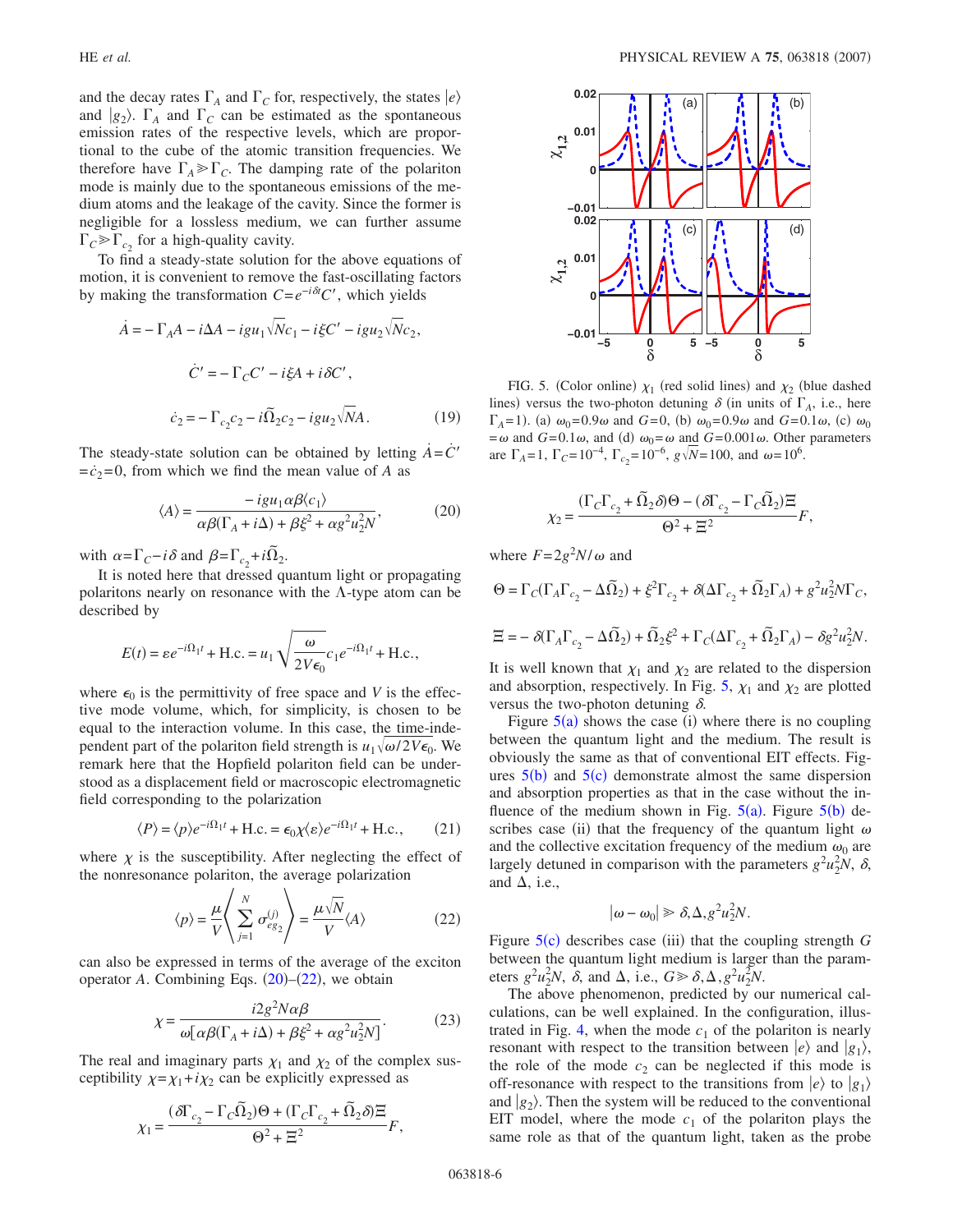field. This case must lead to the same result as the conventional EIT case about the dispersion and absorption even in the presence of the medium. Now we can show that both cases (ii) and (iii) can give rise to the condition that the frequencies of the mode  $c_1$  and  $c_2$ —i.e.,  $\Omega_1$  and  $\Omega_2$ —are largely detuned as mentioned above. We note that

$$
|\Omega_2 - \Omega_1| = (\Omega_2 + \Omega_1)^{-1} \sqrt{(\omega_0^2 - \omega^2)^2 + 16\omega\omega_0 G^2}.
$$

In case (ii) with  $|\omega - \omega_0| \ge \delta$ ,  $\Delta$ ,  $g^2 u_2^2 N$ , combining the condition

$$
\sqrt{(\omega_0^2-\omega^2)^2+16\omega\omega_0G^2}>|\omega_0^2-\omega^2|
$$

with the condition  $\Omega_2 + \Omega_1$ , being of the order of  $\omega + \omega_0$ , we can find that  $|\Omega_2-\Omega_1|$  is of the order of  $|\omega-\omega_0|$ . This implies that  $|\Omega_2 - \Omega_1| \ge \delta, \Delta, g^2 u_2^2 N$ , which shows that the largedetuning condition is satisfied. The same analysis can also be applied to case (iii) if we note the condition

$$
\sqrt{(\omega_0^2 - \omega^2)^2 + 16\omega\omega_0 G^2} > 4\sqrt{\omega\omega_0} G.
$$

Due to  $|\tilde{\Omega}_2| \approx |\Omega_2 - \Omega_1|$ , if

$$
|\Omega_2 - \Omega_1| \ge \delta, \Delta, g^2 u_2^2 N,
$$

we can neglect all terms which do not have a factor of  $\tilde{\Omega}_2$  in the denominator and numerator of Eq.  $(23)$  $(23)$  $(23)$ . After calculations, we can obtain the same expression of the susceptibility as that in the conventional EIT case  $[14,15]$  $[14,15]$  $[14,15]$  $[14,15]$ .

For the result illustrated in Fig.  $5(d)$  $5(d)$ , where the parameters are assumed to satisfy the condition  $|\omega-\omega_0|/\omega \le 1$  and  $G/\omega \ll 1$ , we can obtain the results, about the dispersion and the absorption, which are different from those in the conventional EIT. The phenomenon is the deformed transparent window which is assisted by the collective excitation of the medium. Indeed, if  $\vert \omega - \omega_0 \vert / \omega \ll 1$  and  $G/\omega \ll 1$ ,  $\vert \tilde{\Omega}_2 \vert \approx \vert \Omega_2 \vert$  $-\Omega_1$  is smaller than or of the same order of  $\delta$  and  $\Delta$ . So the term related to the mode  $c_2$  of the polariton, i.e.,  $g^2 u_2^2 N(\Gamma_c)$  $-i\delta$ ), has a dominant effect on the susceptibility  $\chi$ .

#### **VII. CONCLUSIONS**

In conclusion, we have studied the influence of a lossless medium on an EIT system. We find that even in the presence of the medium, the whole system still has dark states. This implies that, in some cases, the EIT system in the medium can still serve as a quantum memory. We also calculate the dispersion and absorption properties of the dressed quantum light. We find that the result obtained here is quite different from that of the conventional EIT. If the coupling strength between the quantum light and the medium is sufficiently strong, the ensemble of the three-level atoms with  $\Lambda$ -type transitions can easily become transparent if the usual EIT approach is applied.

#### **ACKNOWLEDGMENTS**

C.P.S. was supported by NSFC Grants Nos. 90203018, 10474104, and 60433050 and NFRPC Grants Nos. 2001CB309310 and 2005CB724508. S.Y. was supported by NSFC Grant No. 10674141. F.N. was supported in part by the National Security Agency (NSA), Laboratory of Physical Sciences (LPS), and Army Research Office (ARO) and by National Science Foundation Grant No. EIA-0130383.

## **APPENDIX A: DYNAMIC SYMMETRY ANALYSIS OF THE SYSTEM**

Starting from the dark state  $|D_n\rangle$ , we can use the spectrum-generating algebra method  $\begin{bmatrix} 16 \end{bmatrix}$  $\begin{bmatrix} 16 \end{bmatrix}$  $\begin{bmatrix} 16 \end{bmatrix}$  to build other eigenstates of the whole system. We now introduce the bright-state polariton operator

$$
B = c_1 \sin \theta + C \cos \theta,
$$

which satisfies

$$
[B, B^{\dagger}] = 1
$$
,  $[B, D^{\dagger}] = 0$ ,  $[B, D] = 0$ .

It is straightforward to obtain the commutation relations

$$
[H_I, B^{\dagger}] = \varepsilon B^{\dagger}, \quad [H_I, A^{\dagger}] = \Delta A^{\dagger} + \varepsilon B^{\dagger} + g u_2 \sqrt{N} c_2^{\dagger},
$$

$$
[H_I, c_2^{\dagger}] = \widetilde{\Omega}_2 c_2^{\dagger} + g u_2 \sqrt{N} A^{\dagger},
$$

with  $\varepsilon = \sqrt{g^2 u_1^2 N \xi^2}$ . We can introduce three independent bosonic operators

$$
Q_i = \eta_1^i A + \eta_2^i B + \eta_3^i C, \quad i = 1, 2, 3,
$$

which satisfy

$$
[Q_i, Q_j^{\dagger}] = \delta_{ij}, \quad [Q_i, Q_j] = 0,
$$

to diagonalize the Hamiltonian  $H_I$ , i.e.,

$$
[Q_i, H_I] = \epsilon_i Q_i.
$$

Based on the above commutation relations, we can construct the eigenstates

$$
|e(m_1, m_2, m_3, n)\rangle = \frac{Q_1^{\dagger m_1} Q_2^{\dagger m_2} Q_3^{\dagger m_3}}{\sqrt{m_1! m_2! m_3!}} |D_n\rangle
$$

of the whole system, corresponding to eigenvalues

$$
E \equiv E(m_1, m_2, m_3) = m_1 \epsilon_1 + m_2 \epsilon_2 + m_3 \epsilon_3,
$$

with  $m_1, m_2, m_3 = 0, 1, 2, \ldots$ . The above equations show that there exists a larger class of states

$$
\mathbf{S}:\{|e(\{m_i\},n)\rangle\equiv|D(\{m_i\},n)\rangle|n=0,1,\ldots;E=0\},\
$$

with zero eigenvalue  $E = E(m_1, m_2, m_3) = 0$ ; here,  $\{m_i\}$  $\equiv m_1, m_2, m_3$ . But we show below that these states with zero eigenvalue do not mix with each other under adiabatic manipulation. Any state

$$
|\phi(t)\rangle = \sum_{m_1m_2m_3n} c_{m_1m_2m_3n} |D(m_1, m_2, m_3, n)\rangle,
$$

with zero eigenvalue, evolves according to

$$
i\frac{d}{dt}c_{m_1m_2m_3n}(t)=\sum_{m_1'm_2'm_3'n'}D_{m_1m_2m_3n}^{m_1'm_2'm_3'n'}c_{m_1'm_2'm_3'n'}+F,
$$

where  $F$  is a certain functional of the eigenstates with nonzero eigenvalues, which can be neglected under the adiabatic conditions  $\lceil 17,18 \rceil$  $\lceil 17,18 \rceil$  $\lceil 17,18 \rceil$  $\lceil 17,18 \rceil$  and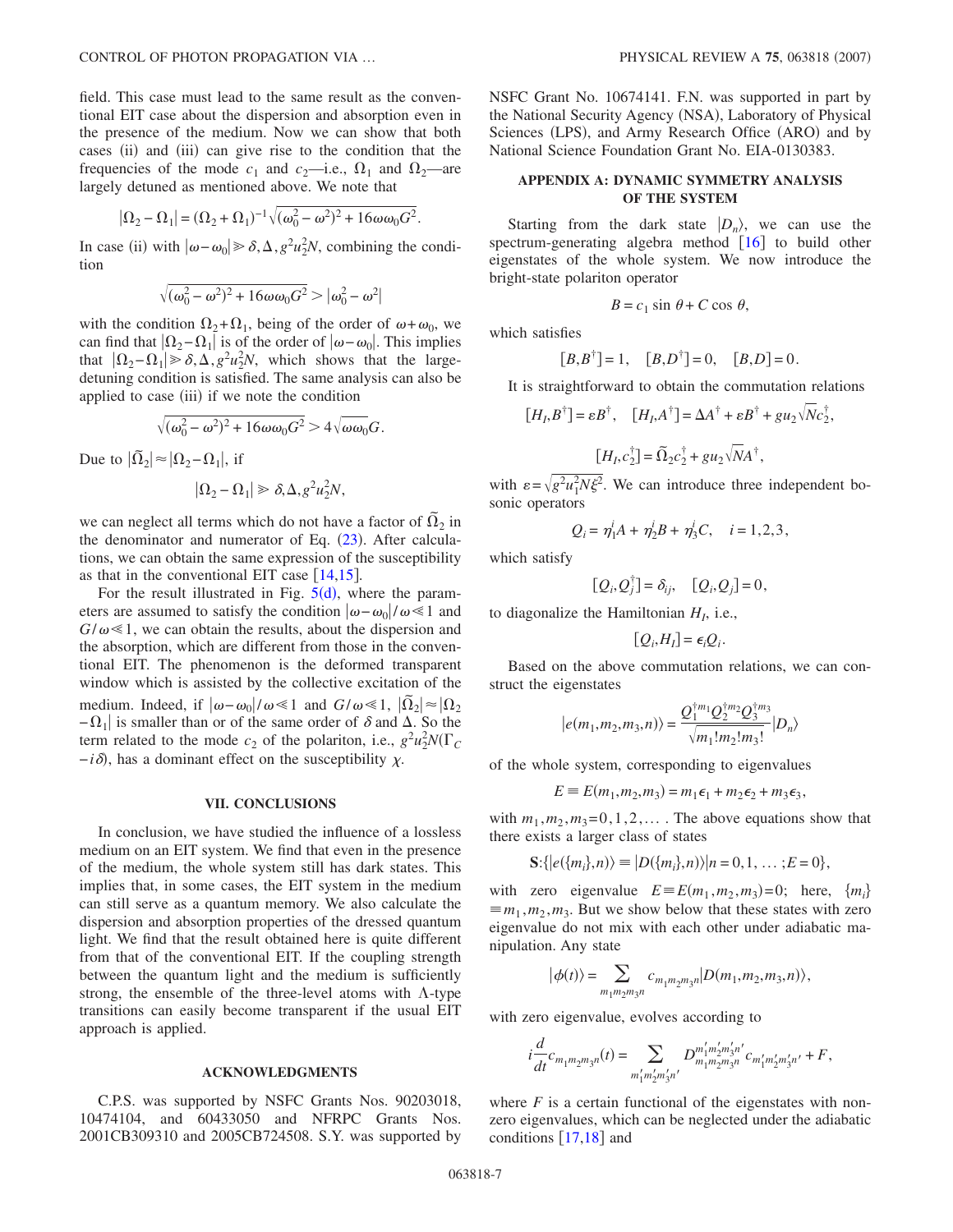$$
iD_{m_1m_2m_3n}^{m'_1m'_2m'_3n'} = \langle D(m'_1,m'_2,m'_3,n) | \partial_t | D(m_1,m_2,m_3,n) \rangle.
$$

We note that  $\partial_{\theta}B = D$  and  $\partial_{\theta}D = B$ , and we have

$$
\partial_t |D(m,n)\rangle = \dot{\theta}\partial_\theta |D(m_1,m_2,m_3,n)\rangle,
$$

where  $\partial_{\theta}$  $D(m_1, m_2, m_3, n)$  includes six terms  $|e(m_1\overline{=}1,m_2,m_3,n\pm 1)\rangle$ ,  $\ket{e(m_1, m_2 \mp 1, m_3, n \pm 1)},$ and  $|e(m_1, m_2, m_3 \pm 1, n \pm 1)\rangle$ , which are all eigenstates with nonzero eigenvalues. This implies the exact result

$$
\langle D(m'_1,m'_2,m'_3,n)|\partial_t|D(m_1,m_2,m_3,n)\rangle=0,
$$

showing that there is no mixing among the states with zero eigenvalue during the adiabatic evolution.

### **APPENDIX B: CALCULATION OF THE TRANSMISSION EFFICIENCY**

Starting from the Hamiltonian  $(3)$  $(3)$  $(3)$ , we now calculate the transmission efficiency in the coordinate representation. We recall the relation between the operators  $a^{\dagger}$ ,  $a$ ,  $B^{\dagger}$ , and *B* and the corresponding coordinate operators and moment operators  $x_1$ ,  $x_2$ ,  $p_1$ , and  $p_2$ , i.e.,

$$
x_1 = \sqrt{\frac{\hbar}{2m\omega}}(a^{\dagger} + a),
$$
 (B1)

$$
p_1 = i\sqrt{\frac{m\hbar\omega}{2}}(a^{\dagger} - a),
$$
 (B2)

$$
x_2 = \sqrt{\frac{\hbar}{2m\omega}}(B^{\dagger} + B),
$$
 (B3)

$$
p_2 = i \sqrt{\frac{m\hbar\omega}{2}} (B^{\dagger} - B),
$$
 (B4)

where *m* is the mass of the oscillator. We have here assumed the masses of the two oscillators to be the same. Therefore, we have the Hamiltonian

$$
H_{\text{L-M}} = \frac{1}{2m}(p_1^2 + p_2^2) + \frac{1}{2}(Ax_1^2 + Bx_2^2 + Cx_1x_2)
$$
 (B5)

for two coupled harmonic oscillators. Here, we neglect the zero-point energy and

$$
A = m\omega^2, \quad B = m\omega_0^2, \quad C = 4Gm\sqrt{\omega\omega_0}.
$$
 (B6)

Let  $\omega \neq \omega_0$  and define the canonical coordinates

$$
\begin{pmatrix} y_1 \\ y_2 \end{pmatrix} = \begin{pmatrix} \cos\frac{\alpha}{2} & -\sin\frac{\alpha}{2} \\ \sin\frac{\alpha}{2} & \cos\frac{\alpha}{2} \end{pmatrix} \begin{pmatrix} x_1 \\ x_2 \end{pmatrix}, \quad (B7)
$$

where

$$
\tan \alpha = \frac{C}{B - A}.\tag{B8}
$$

Then we diagonalize  $H_{L-M}$  with two decoupled harmonic oscillators

$$
H_{\text{L-M}} = \frac{1}{2m} (p_{y_1}^2 + p_{y_2}^2) + \frac{1}{2} (K_1 y_1^2 + K_2 y_2^2),
$$
 (B9)

with

$$
K_1 = \frac{A+B-K}{2}
$$
,  $K_2 = \frac{A+B+K}{2}$ , (B10)

and

$$
K = (B - A) \sqrt{1 + \frac{C^2}{(B - A)^2}}.
$$
 (B11)

Therefore, the eigenenergy of the above system is

$$
E = \hbar \Omega_1 \left( n_1 + \frac{1}{2} \right) + \hbar \Omega_2 \left( n_2 + \frac{1}{2} \right), \tag{B12}
$$

for  $n_1, n_2 = 0, 1, 2, \ldots$ , and the corresponding eigenstate  $|n_1\rangle_{c_1} \otimes |n_2\rangle_{c_2}$  is expressed as

$$
\psi_{n_1 n_2}(y_1, y_2) = \mathcal{N}_{n_1}^{(b_1)} \mathcal{N}_{n_2}^{(b_2)} \exp\left\{-\frac{1}{2}b_1^2 y_1^2 - \frac{1}{2}b_2^2 y_2^2\right\}
$$

$$
\times H_{n_1}(b_1 y_1) H_{n_1}(b_2 y_2),
$$

in terms of the *n*th-order Hermite polynomial  $H_n(\xi)$  with

$$
\mathcal{N}_{n_1}^{(b_1)} = \left[ \frac{b_1}{\sqrt{\pi} 2^{n_1} n_1!} \right]^{1/2}, \quad \mathcal{N}_{n_2}^{(b_2)} = \left[ \frac{b_2}{\sqrt{\pi} 2^{n_2} n_2!} \right]^{1/2},
$$

$$
b_1 = \left( \frac{mK_1}{\hbar} \right)^{1/4}, \quad b_2 = \left( \frac{mK_2}{\hbar} \right)^{1/4}.
$$
(B13)

When there is no coupling between the medium and quantum light, the Hamiltonian of the medium and quantum light is

$$
H_{\text{uncoupled}} = \frac{1}{2m}(p_1^2 + p_2^2) + \frac{1}{2}(Ax_1^2 + Bx_2^2). \tag{B14}
$$

Therefore the eigenenergies and eigenstates  $|n_1\rangle_a \otimes |n_2\rangle_B$  are given by

> $E = \hbar \omega \left( n_1 + \frac{1}{2} \right)$  $\left(\frac{1}{2}\right) + \hbar \omega_0 \left(n_2 + \frac{1}{2}\right)$ 2  $\Big)$  (B15)

and

$$
\phi_{n_1 n_2}(x_1, x_2) = \mathcal{N}_{n_1}^{(a_1)} \mathcal{N}_{n_2}^{(a_2)} \exp\left\{-\frac{1}{2}a_1^2 x_1^2 - \frac{1}{2}a_2^2 x_2^2\right\}
$$

$$
\times H_{n_1}(a_1 x_1) H_{n_1}(a_2 x_2),
$$

respectively, for  $n_1$ ,  $n_2$ =0, 1, 2,..., and

$$
\mathcal{N}_{n_1}^{(a_1)} = \left[ \frac{a_1}{\sqrt{\pi} 2^{n_1} n_1!} \right]^{1/2}, \quad \mathcal{N}_{n_2}^{(a_2)} = \left[ \frac{a_2}{\sqrt{\pi} 2^{n_2} n_2!} \right]^{1/2},
$$

$$
a_1 = \left( \frac{mA}{\hbar} \right)^{1/4}, \quad a_2 = \left( \frac{mB}{\hbar} \right)^{1/4}.
$$

Now we can calculate the transmission efficiency of the *n*-photon state: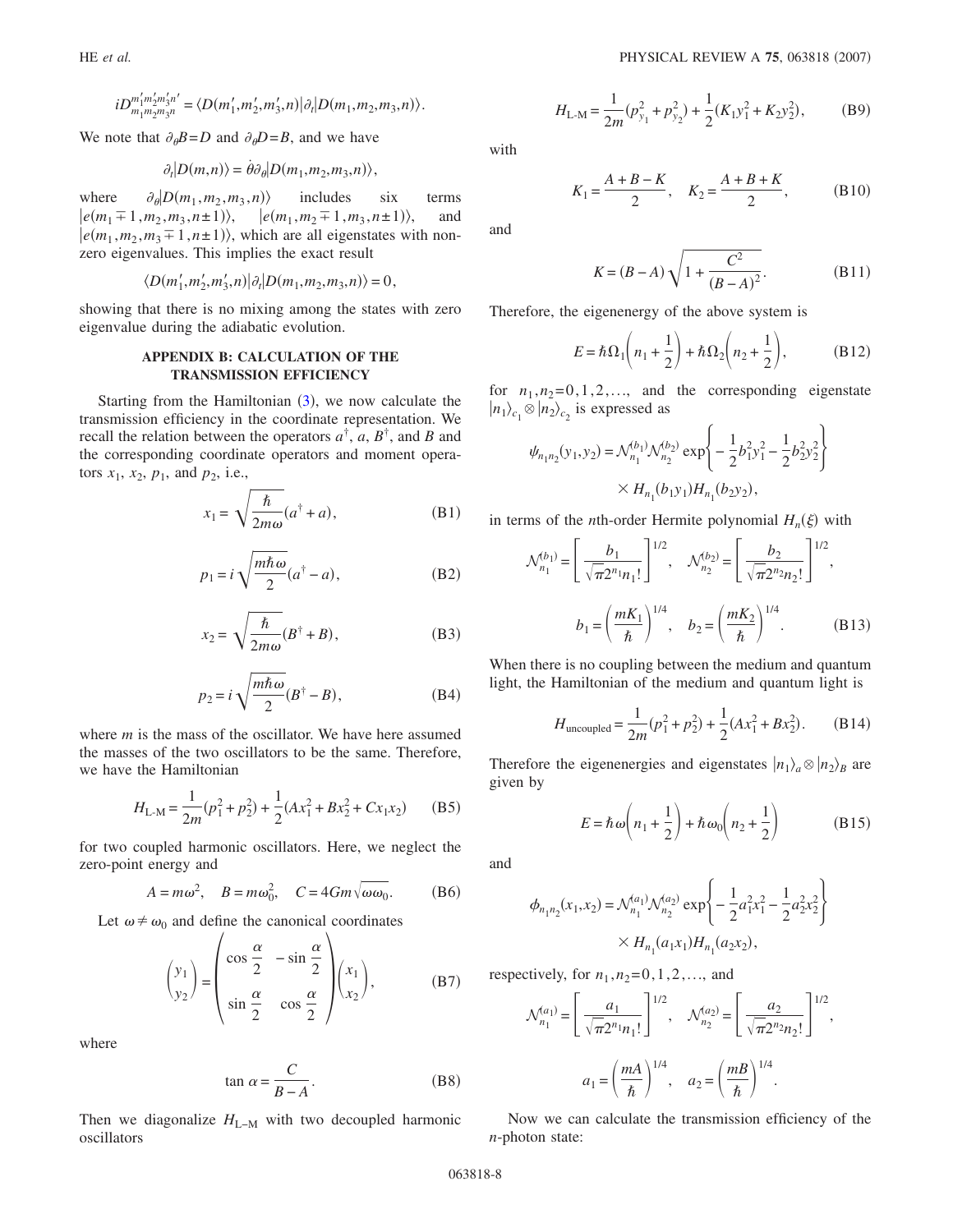$$
F_n = |S_{n0}|^2 = |_{c_2} \langle 0| \otimes {}_{c_1} \langle n| \otimes \langle v| |v \rangle \otimes |n \rangle_a \otimes |0 \rangle_B|^2
$$
  
\n
$$
= \left| \int \int \psi_{n0} [y_1(x_1, x_2), y_2(x_1, x_2)] \phi_{n0} [x_1, x_2] dx_1 dx_2 \right|^2
$$
  
\n
$$
= \left| \int \int \exp \left\{ -\frac{1}{2} (a_1^2 x_1^2 + a_2^2 x_2^2 + b_1^2 y_1^2 + b_2^2 y_2^2) \right\} \right\}
$$
  
\n
$$
\times H_n(a_1 x_1) H_0(a_2 x_2) H_n(b_1 y_1) H_0(b_2 y_2)
$$
  
\n
$$
\times N_n^{(b_1)} N_0^{(b_2)} N_n^{(a_1)} N_0^{(a_2)} dx_1 dx_2 \right|^2.
$$
 (B16)

To explicitly calculate the integral in the above formula we can define a new pair of coordinates,

$$
\begin{pmatrix} z_1 \\ z_2 \end{pmatrix} = \begin{pmatrix} \cos\frac{\beta}{2} & -\sin\frac{\beta}{2} \\ \sin\frac{\beta}{2} & \cos\frac{\beta}{2} \end{pmatrix} \begin{pmatrix} x_1 \\ x_2 \end{pmatrix}, \quad (B17)
$$

where

$$
\tan \beta = \frac{R}{Q - P},
$$
  
\n
$$
P = b_1^2 \cos^2 \frac{\alpha}{2} + b_2^2 \sin^2 \frac{\alpha}{2} + a_1^2,
$$
  
\n
$$
Q = b_1^2 \sin^2 \frac{\alpha}{2} + b_2^2 \cos^2 \frac{\alpha}{2} + a_2^2,
$$
  
\n
$$
R = 2 \left[ b_2^2 \cos \frac{\alpha}{2} \sin \frac{\alpha}{2} - b_1^2 \cos \frac{\alpha}{2} \sin \frac{\alpha}{2} \right].
$$
 (B18)

Therefore, the integral

$$
\int \int \exp\left\{-\frac{1}{2}(a_1^2x_1^2 + a_2^2x_2^2 + b_1^2y_1^2 + b_2^2y_2^2)\right\}
$$
  
 
$$
\times H_n(a_1x_1)H_0(a_2x_2)H_n(b_1y_1)H_0(b_2y_2)dx_1dx_2
$$

is transformed to

<span id="page-8-6"></span>
$$
\int \int \exp\left\{-\frac{1}{2}W_1 z_1^2 - \frac{1}{2}W_2 z_2^2\right\} \times H_n(a_1 x_1) H_0(a_2 x_2) H_n(b_1 y_1) H_0(b_2 y_2) J dz_1 dz_2,
$$
\n(B19)

 $\mathbf{r}$ 

where

$$
J = \begin{vmatrix} \frac{\partial x_1}{\partial z_1} & \frac{\partial x_1}{\partial z_2} \\ \frac{\partial x_2}{\partial z_1} & \frac{\partial x_2}{\partial z_2} \end{vmatrix} = 1
$$

 $\mathbf{r}$ 

is the Jacobi determinant and

$$
W_1 = \frac{P + Q - S}{2}
$$
,  $W_2 = \frac{P + Q + S}{2}$ , (B20)

where

$$
S = (Q - P) \sqrt{1 + \frac{R^2}{(Q - P)^2}}
$$

and

$$
\begin{pmatrix} x_1 \\ x_2 \end{pmatrix} = \begin{pmatrix} \cos \frac{\beta}{2} & \sin \frac{\beta}{2} \\ -\sin \frac{\beta}{2} & \cos \frac{\beta}{2} \end{pmatrix} \begin{pmatrix} z_1 \\ z_2 \end{pmatrix},
$$

$$
\begin{pmatrix} y_1 \\ y_2 \end{pmatrix} = \begin{pmatrix} \cos \frac{\alpha - \beta}{2} & -\sin \frac{\alpha - \beta}{2} \\ \sin \frac{\alpha - \beta}{2} & \cos \frac{\alpha - \beta}{2} \end{pmatrix} \begin{pmatrix} z_1 \\ z_2 \end{pmatrix}.
$$

We note that  $H_n(b_1y_1)$ ,  $H_0(b_2y_2)$ ,  $H_n(a_1x_1)$ , and  $H_0(a_2x_2)$  can be expressed as a polynomial of  $z_1$  and  $z_2$ , so that the integral ([B19](#page-8-6)) can be calculated with the help of the integral formula

$$
\int_{-\infty}^{+\infty} t^n e^{-\rho t^2} = \frac{1}{2} [1 + (-1)^n] \rho^{-(1+n)/2} \Gamma\left[\frac{1+n}{2}\right],
$$

where  $n=0,1,\ldots,\rho>0$ , and  $\Gamma[n]$  is the gamma function. For the simplest case, when  $n=1$ , we have

$$
F_1 = \left| \frac{4}{\pi} \sqrt{\frac{a_1^3 a_2 b_1^3 b_2}{W_1 W_2}} \right| \frac{1}{W_1} \cos \frac{\alpha - \beta}{2} \cos \frac{\beta}{2}
$$

$$
- \frac{1}{W_2} \sin \frac{\alpha - \beta}{2} \sin \frac{\beta}{2} \right|^2.
$$
(B21)

- <span id="page-8-0"></span>[1] S. Harris, Phys. Today 50 (7), 36 (1997).
- <span id="page-8-1"></span>[2] L. Hau, S. Harris, Z. Dutton, and C. H. Behroozi, Nature (London) 397, 594 (1999).
- <span id="page-8-2"></span>3 M. M. Kash, V. A. Sautenkov, A. S. Zibrov, L. Hollberg, G. R. Welch, M. D. Lukin, Y. Rostovtsev, E. S. Fry, and M. O. Scully, Phys. Rev. Lett. **82**, 5229 (1999).
- <span id="page-8-3"></span>[4] M. D. Lukin, S. F. Yelin, and M. Fleischhauer, Phys. Rev. Lett.

84, 4232 (2000).

- 5 M. Fleischhauer and M. D. Lukin, Phys. Rev. Lett. **84**, 5094  $(2000).$
- <span id="page-8-4"></span>6 M. Fleischhauer and M. D. Lukin, Phys. Rev. A **65**, 022314  $(2002).$
- <span id="page-8-5"></span>7 *The Physics of Quantum Information*, edited by D. Bouwmeester, A. Ekert, and A. Zeilinger (Springer, Berlin, 2000).